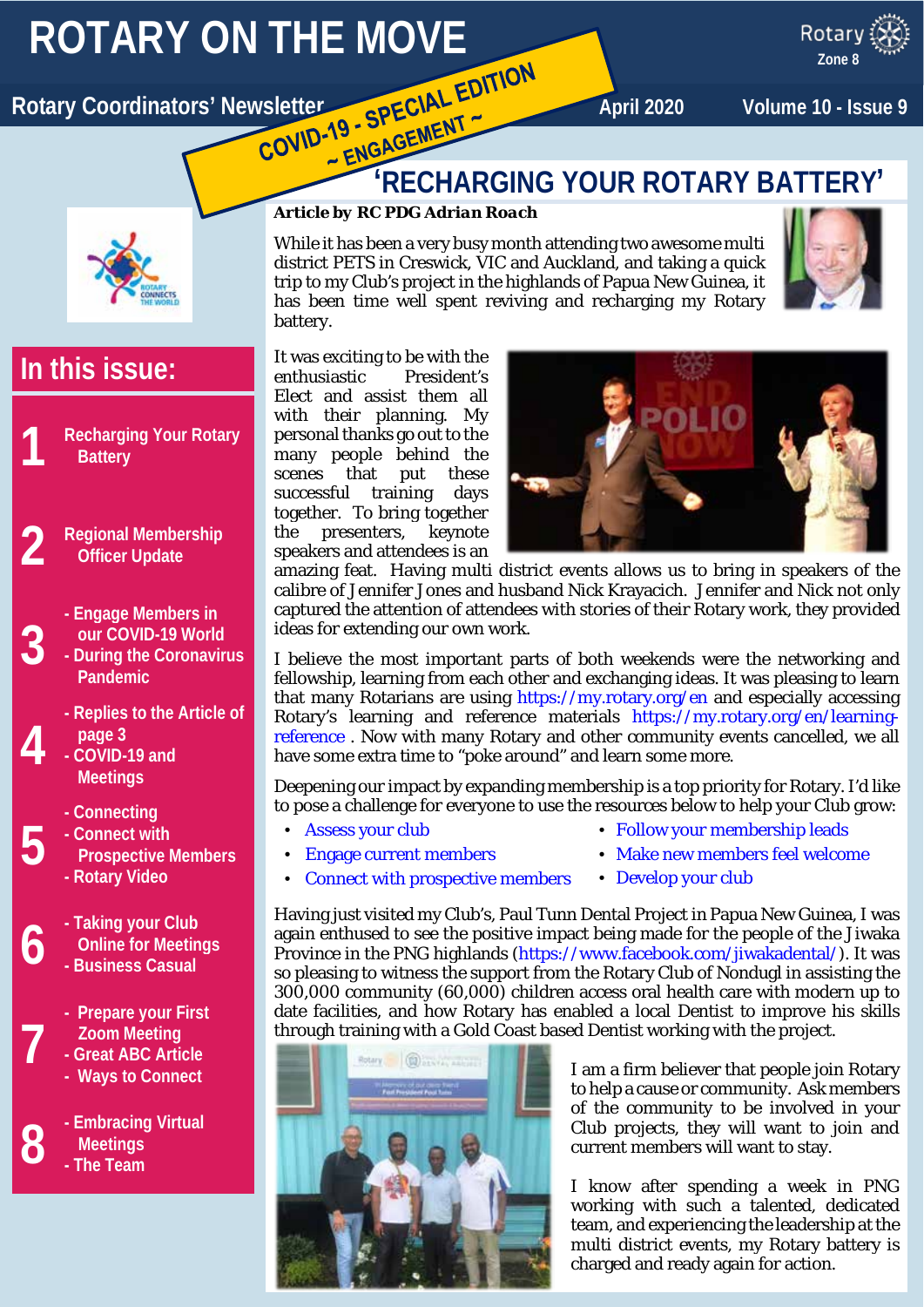# **'REGIONAL MEMBERSHIP UPDATE'**

*Article by Barbara Mifsud, Regional Membership Officer, Membership Development, South Pacific and Philippines Office, [barbara.mifsud@rotary.org,](mailto:barbara.mifsud@rotary.org) <https://www.facebook.com/barbara.mifsud.1>*

# **Rotary's Coronavirus Response**

Rotary is closely monitoring the pandemic of COVID-19, the illness caused by the novel coronavirus, and continuously assessing the potential impact on Rotary operations, events, and members. We encourage clubs to follow the guidelines set by the World Health Organizations and your national, regional and local health authorities[. Read here](https://www.rotary.org/en/rotary-monitors-coronavirus-outbreak) how RI is responding to COVID-19.



During this time, when many people around the world are practicing social distancing, it's important that we find alternative ways to engage with and support our Rotary community. Here is [a document](https://www.dropbox.com/s/c5ey3yjq7tc4pzj/Tips%20to%20Holding%20Online%20Meetings.docx?dl=0) that offers tips and ideas for holding online meetings. If you know of clubs and districts who are using new and innovative solutions, please let me know. In addition, most Rotary staff members will be working remotely from home during this time. If you need anything, you can reach out to me as usual via email or phone.

# **NEW! Club and District Membership Profile Reports**

Looking for a better way to analyse membership trends at the district and club level? The District Membership Profile and Club Membership Profile reports provide an in-depth overview of district and club membership trends by presenting various data over a five-year period. In the report, you can see the recent yearly progress a district or club is making towards achieving their membership goals, membership gains and losses, a list of reported reasons for member terminations, and the average membership length of terminated members. Zone, district and club leaders can now access this report on My Rotary. Need assistance? Feel free to reach out to me with questions or feedback regarding the report.

# **NEW! Diversity, Equity, Inclusion Course on the Learning Center**

How do we ensure that our clubs reflect the communities that we're working to serve? By committing to create a club environment that actively practices inclusivity and respect for all members. To support clubs in cultivating this culture, we've created the online course, [Committing to Diversity, Equity, and Inclusion,](https://learn.rotary.org/members/learn/course/679/CommittingtoDiversityEquityandInclusion) now available in the Learning Center. Take this course yourself to learn more about diversity, equity and inclusion, and be sure to share this new course with both club leaders and members.

# **Membership Leads report**

Membership leads that are submitted to [rotary.org/join](https://www.rotary.org/en/get-involved/join) are first sent to the district leadership team. It's essential that the district leadership team have an established process for quickly and effectively managing leads and connecting these prospective members with the right club. Find out how many leads your district has received this year, what percentage of leads haven't been followed up on by districts and clubs and how many have been admitted to Rotary: [Australia](https://www.dropbox.com/s/yij2utrnlcamufz/20200322%20-%20Australia%20-%20RMO_Membership_Leads_Success_Report%20as%20at%2029%20February%202020.pdf?dl=0)

[New Zealand and Pacific Islands](https://www.dropbox.com/s/3qevtrsz62n13dz/20200322%20-%20New%20Zealand%20-%20RMO_Membership_Leads_Success_Report%20-%2029%20February%202020.pdf?dl=0)

# **Membership statistics as at 29 February 2020**

[Worldwide Comparison to 1 July](https://www.dropbox.com/s/041pk3zxgi2084a/20200322%20-%20Worldwide%20-%20Comparison_to_start_figures_Feb_2020.pdf?dl=0) [Zone 8 Comparison to 1 July](https://www.dropbox.com/s/v9wjr473muyc75q/20200322%20-%20Zone%208%20Comparison_to_1_July%20to%2029%20February.pdf?dl=0) [Zone 8 Demographics](https://www.dropbox.com/s/okxd96rwqug0klj/20200322%20-%20Zone%208%20-%20DISTRICT_MEMBERSHIP_PROGRESS_TO_GOAL%20as%20at%2029%20February%202020.pdf?dl=0)

### **Shout out!**

This month's shout out goes to [D9800](https://www.rotarydistrict9800.org.au/?fbclid=IwAR1XeNG4Ys7YtGuD0hY6jM8ilyNO4lFUaiyXwhG2HxHRiKILLjusCJrMYe8) who, along with many other districts, have responded to the COVID-19 situation decisively and empathetically, supporting and encouraging their members to remain connected and engaged. Here are some things that the district and its clubs have put into place:

- The district has set up a twice weekly Zoom meeting open to all Rotarians in the district to discuss and brainstorm issues. You can check out their [Facebook page](https://www.facebook.com/rotarydistrict9800/) to see recordings of past meetings
- District has developed the informativ[e Guide for maintaining engagement during COVID-19,](https://www.dropbox.com/s/eve0p6uydwr1d0r/Rotary-District-9800-Guide-for-Maintaining-Engagement-during-the-COVID-19-.pdf?dl=0) filled with ideas about on-line meetings and ways to stay connected from afar, utilizing other social media platforms, and spreading goodwill. These ideas can also be found on their [Staying Connected](https://www.rotarydistrict9800.org.au/sitepage/staying-connected) page on the website.
- DG Grant Hocking was recently interviewed on ABC radio about ways Rotary is assisting the local community at this time and how to get involved. Listen to the [interview.](https://soundcloud.com/user-971893226/grant-hocking-abc-interview?fbclid=IwAR108aBdZZFa5nPs4Br6M_r8WlKmGIMtpfeQRlodF48t9m-NErIHQwxyScs)
- The [Rotary Club of Melbourne](https://rotaryclubofmelbourne.org.au/) launched their first and very successful Facebook Live broadcast of their [meeting with guest speaker Nobel Laureate Professor Peter Doherty](https://www.facebook.com/RotaryClubMelbourne/videos/571267146816131/?hc_location=ufi) talking about COVID-19.
- [Rotary E-Club of Melbourne](https://rotaryeclubofmelbourne.org.au/) sent an open invite to all Rotarians to join them for one of their meetings and get an insight into how an e-club works. The club, together with the Rotaract E-Club of Melbourne, urged clubs and committees to contact them through the email address:

[connectwithus@rotaryeclubofmelbourne.org.au,](mailto:connectwithus@rotaryeclubofmelbourne.org.au) if they needed assistance setting up on-line meetings.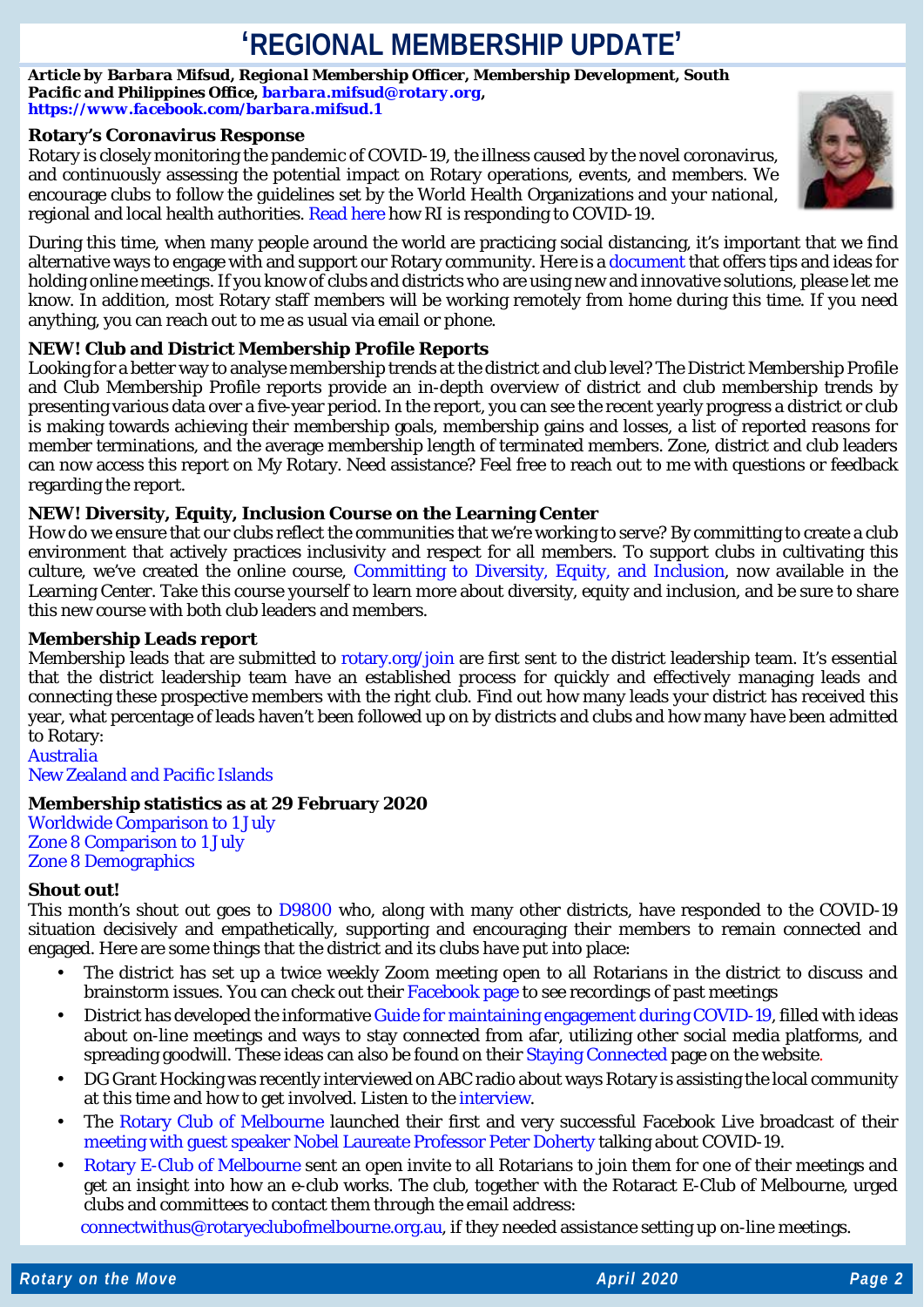# **'WHAT ARE YOUR DISTRICT AND CLUBS DOING TO ENGAGE MEMBERS IN OUR COVID-19 WORLD?'**

# *Article by RC PDG Tim Moore*

As in the rest of the world, in Australia, NZ and Pacific Islands we are cancelling our district conferences, our leadership training, president preparation and now our club meetings in response the virus escalation. Most of these are prescribed by our governments and, of course, we must take the best advice and caution to look after our fellow Rotarians.



Many clubs are taking a recess in meetings in the next 2 months – how are we going to keep our connections with our membership, our communities in this difficult time? How long is it going to be for? In the words of ARC Brian Coffey, "perhaps, this will give some the exit door they have been waiting for, and we could see a mass exodus of members who were sitting on the fence. Engagement, and the indication of caring for your members, could dramatically change any such interpretation of their value to their club and Rotary".

Imagine the disconnect for members if they are not involved – imagine the potential drain of members, particularly our older ones, who lose their fellowship and community connection and decide in June not renew their Rotary membership. This could be our biggest membership challenge to be faced ever!

# **What is your club and district doing about this potential but real threat?**

This list of ideas is not exhaustive and I would welcome your feedback on what you are doing to reduce the possible effect on your clubs and members:

- Hold meetings online using Zoom, Skype many districts have licenses you can use for free.
- Hold district webinars weekly that clubs can share with their members (this could be zone or worldwide)
- Use key conference presenters, many whom are keen to present still, in short webinars, blogs or YouTube that can be shared. Our regional magazine is looking at facilitating this via their website
- Use social media apps, such as WhatsApp, as a closed group, to help your members keep in touch and communicate with other – that feeling of belonging!
- Use Board 'Buddies' i.e. board members connect directly with a group of members each week. That feeling we care.
- Find ways to contribute to projects that can be done online, at home in small groups, via social media to feel we still can continue our great service.
- An example: D9800's [www.rotaryvolunteer.org.au](http://www.rotaryvolunteer.org.au/)

Some great tips and tricks from our Rotary friends in District 6690 in Ohio USA can be found at <https://rotary6690.org/maintaining-engagement/>

# **'HOW TO ENGAGE MEMBERS DURING THE CORONAVIRUS PANDEMIC'**

# *From Rotary Voices Posted on [March](https://blog.rotary.org/2020/03/19/how-to-engage-members-during-the-coronavirus-pandemic/) 19, 2020*

# *Article by George Robertson-Burnett, Zone 34 Rotary Coordinator and PDG District 6890*

These are certainly interesting times we live in. None of us could have foreseen these extraordinary circumstances brought on by the pandemic of COVID-19, the illness caused by the novel coronavirus. Rotary clubs everywhere are wrestling with the question. How do we maintain membership engagement during the pandemic?



Well, this is Rotary and I am sure that these challenges will bring out our considerable strengths – ingenuity, decisiveness, flexibility, and integrity.



*Keep members engaged through virtual meeting platforms*

**Download our [Coronavirus](https://rotaryinternationalblog.files.wordpress.com/2020/03/coronavirus-response-guide.pdf) Response Guide.**

Here in Zone 34 (Georgia, Florida, USA and Caribbean), our Rotary Coordinator team has put together a guide to assist clubs in their efforts to maintain membership engagement during these difficult times. The suggestions are not exhaustive, and many clubs will surely come up with new ideas as their ingenuity and adaptability finds new and innovative ways to maintain our fellowship. But we wanted to offer this guide to all clubs as they explore online meetings and other adaptive solutions.

… We suggest you check with e-clubs in your area for help and advice on structuring online meetings.

*Replies to this article on the following page.*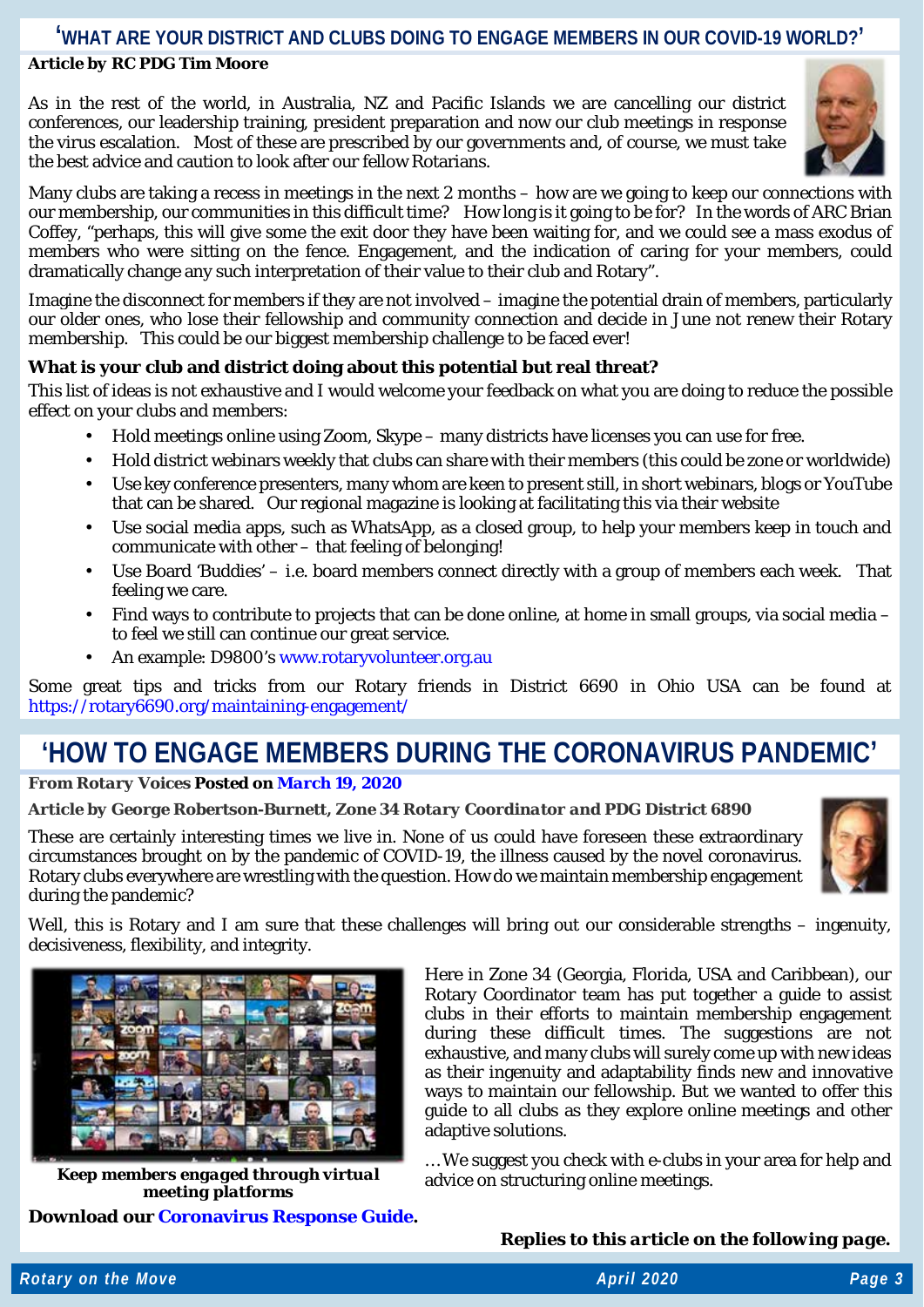# **Replies to the article on the previous page. 'HOW TO ENGAGE MEMBERS DURING THE CORONAVIRUS PANDEMIC'**

**Chico [Schlabitz](http://fortalecimentodorotary.wordpress.com/) (Rotary Club de Brasília-5 de Dezembro) on [March](https://blog.rotary.org/2020/03/19/how-to-engage-members-during-the-coronavirus-pandemic/#comment-120490) 19, 2020 at 21:24 said**: Yes, I think that we will have two kinds of Rotary: one is the Rotary before coronavirus pandemic and the other will be the Rotary after the coronavirus pandemic! In Brazil, all clubs are having virtual meetings.

# **Lynn O'Connor on [March](https://blog.rotary.org/2020/03/19/how-to-engage-members-during-the-coronavirus-pandemic/#comment-120643) 20, 2020 at 20:25 said:**

Our District (5080) is finding that there are many silver linings in this dark cloud: it's forcing us to learn the technologies we should know already; it will be easier to engage outside club boundaries; unique opportunities for District Leadership to sharpen their skills.

# **May Monla on [March](https://blog.rotary.org/2020/03/19/how-to-engage-members-during-the-coronavirus-pandemic/#comment-120655) 21, 2020 at 02:48 said:**

Rotary after the Coronavirus pandemic … New ways to connect! In Lebanon (District 2452) most clubs have moved to virtual meetings. Hope this crisis will pass with less damage ... Stay Safe, Stay @ Home

# **Chris Firth DG D1100 2020-21 on [March](https://blog.rotary.org/2020/03/19/how-to-engage-members-during-the-coronavirus-pandemic/#comment-120686) 21, 2020 at 06:30 said:**

George Thank you for this. We will be adapting in D1100 to fit our needs but it is a very helpful start and well will be circulating to all clubs and District officers. We'll update on how it is received. For information I have just spoken to the District Treasurer and we will be offering 2 budgets next year one for a standstill membership and one for a reduced membership. The age profile of our District is skewed to the over 60s and we may lose people who no longer have the habit of going to a rotary dining event very week. Out of this there are opportunities but we will have to work on them.

# **Issa Shalhoub, Rotary Club of Milton-Ulladulla, D9710, NSW, on [March](https://blog.rotary.org/2020/03/19/how-to-engage-members-during-the-coronavirus-pandemic/#comment-120760) 22, 2020 at 02:53 said:**

If Rotary Clubs do not adopt online, virtual meetings, they will lose a lot of members when we get to the other side of this pandemic, meetings keep us together and informed. I feel that Clubs should also regularly contact those members without access to a PC and basically socialise with others over the phone, Skype, FaceTime … because that is Rotary, friendship and looking after each other.

# **'ROTARY MEETINGS AND COVID-19'**

### *Article by District [9670](https://www.rotary9670.org.au/) Marketing & Communications Chair Shaun Stoneman*

The world has been changing rapidly for quite some time, but the exponential changes in 2020 have never been more prominent than with the arrival of COVID-19. This has presented a need to change how we operate, not just optional change but a very real need for change.



Rotary can and needs to continue to function, both during this period of uncertainty but when the

world needs guidance and support following this period of upheaval. But with a wide cross section of society within our ranks we need to face the fact that we are not invincible and do have vulnerable people in our membership.

We can use this as an opportunity to radically shift the concepts of our meetings to not only get Rotary through this period but to strengthen our appeal within younger generations.

- Reconsider the frequency of meetings in the short term to allow more flexibility and to minimise potential exposure.
- Explore the possibilities with a change of venue, with outdoors being a popular option to avoid buildings with static gatherings as well as the opportunity to implement [social distancing](https://www.health.nsw.gov.au/Infectious/factsheets/Pages/social-distancing.aspx#steps) by maintaining a minimum distance between members.
- Fully utilise social media to engage with members, when was the last time you posted on social media or had a group chat running on Facebook Messenger with members?
- Embrace technology, virtual meetings are now commonplace amongst Rotary Clubs with e-clubs currently on the rise. This allows each of your members to be seen and interact with each other, even to bring in a guest speaker all without having to leave the safety of your home.

Of course, some clubs are going to feel that the safest option will be to suspend meetings for the foreseeable future, don't let this be an opportunity to let communications lapse. Check in with your members to see how they are going throughout this time period.

But not only that, it is also an opportunity to reflect on your club and how you can get more members, do a SWOT analysis on your club by listing out your Strengths, Weaknesses, Opportunities, and Threats. We can also do ground work for a more robust membership drive, ask yourself who is your ideal new member, the goal of this is to be specific what's their age, their occupation, what sort of message will get them into action, and where / how will you deliver this message.

There is now time to unify the branding across clubs so that we are a consistent brand at the end of this, update your social media icons, your email signatures, your websites so that whilst we retain our individual club personalities we have a golden thread joining us all together under the one brand.

Rotary as an organization is strong, we have the opportunity to be even stronger by using this time as opportunity to regroup and present a unified front for the global community at large.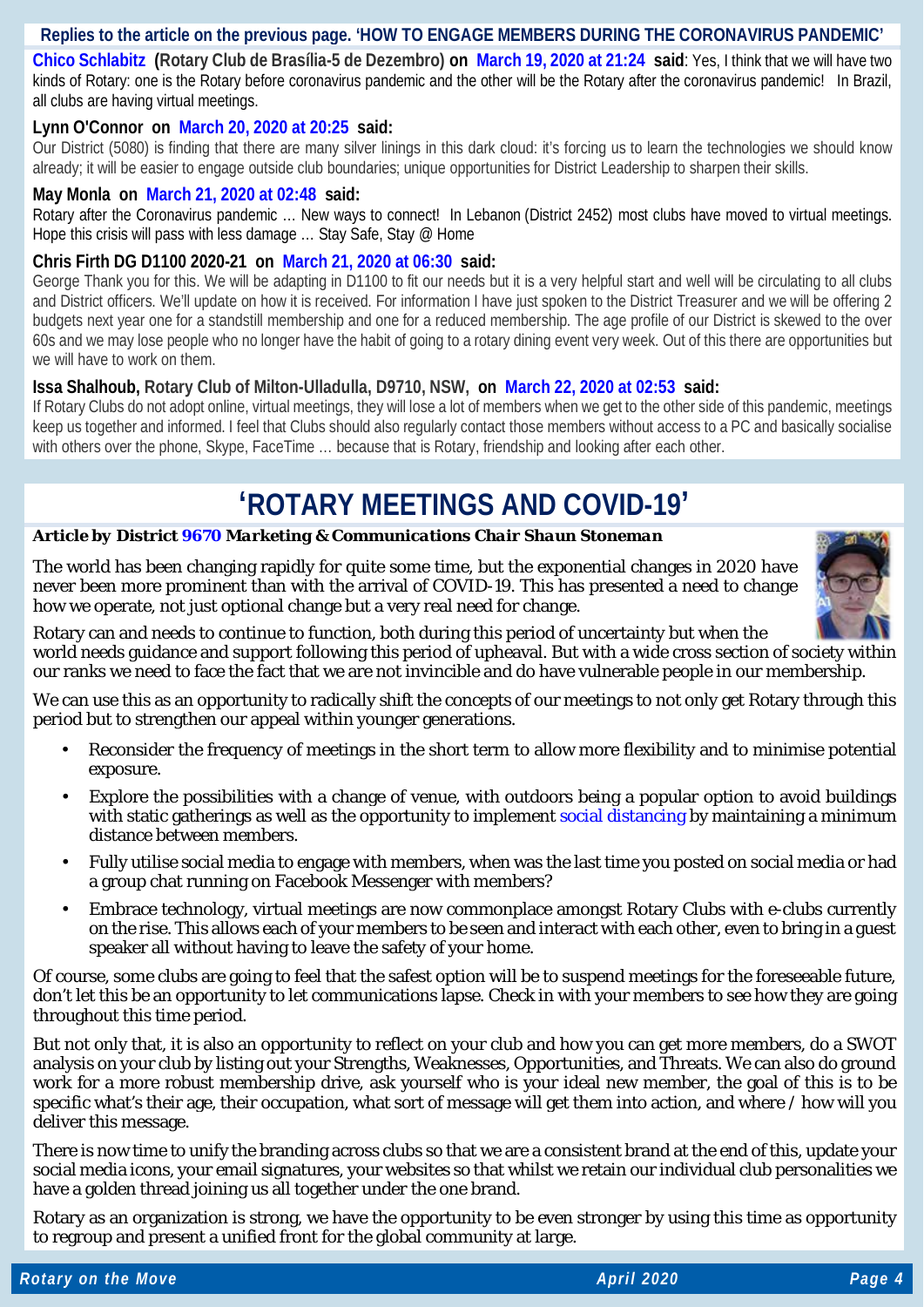# **'CONNECTING DURING THE COVID-19 RESPONSE'**

# *From RI 'Membership Minute', March 2020*

For more than a century, Rotary has connected the world through fellowship and service. The COVID-19 pandemic has altered our daily routines and forced the cancellation of many in-person Rotary and Rotaract club meetings and events. But even when we can't hold our usual events, members have lots of ways to stay engaged, connect with one another, and serve their communities.

Clubs can meet online using services such as [Zoom,](http://msgfocus.rotary.org/c/11vwNwDZruoihkgbJOePSNooz4DC) [Skype](http://msgfocus.rotary.org/c/11vwNzphhYy1gpRrR3CVuibx4uWe) or [GoToMeeting.](http://msgfocus.rotary.org/c/11vwNAMVddCSKXF4UGjYi2A6kd5x) All three platforms offer robust support, from their directions for setting up an account to helping with technical issues. Rotary and Rotaract members get [a discount](http://msgfocus.rotary.org/c/11vwNCaz8sHKfvsHYj115MYFzVeQ)  [on Zoom](http://msgfocus.rotary.org/c/11vwNCaz8sHKfvsHYj115MYFzVeQ) through Rotary Global Rewards. Members can also connect with each other on social media and with services such as FaceTime, Google Hangouts, or [WhatsApp](http://msgfocus.rotary.org/c/11vwNDyd3HMBK3gl1VI3TxnePDo9) groups.

Learn how Rotarians and Rotaractors are staying in contact and keeping members engaged during these difficult times:



- Find ideas and resources for holding virtual meetings, engaging through social media, and serving from afar in District 6690's guide to [Maintaining Member Engagement During the COVID-19 Pandemic.](http://msgfocus.rotary.org/c/11vwNEVQYWRteB3Y5yp6HhLO5lxs)
- [Read](http://msgfocus.rotary.org/c/11vwNGjuUbWkJ8RB9b69v2anl3GL) how the Zone 34 Rotary coordinators are maintaining membership engagement (hint: ingenuity and adaptability) and download their COVID-19 [response guide.](http://msgfocus.rotary.org/c/11vwNHH8Pr1cdGFecNNciMyWALQ4) Details are on page 5 of this Newsletter.
- See how Big West Rotaract, a multidistrict information organization in the western region of North America, is connecting Rotarians and Rotaractors who are experiencing difficulties with others who can help. Look at its [Rotary and Rotaract COVID-19 Mutual Aid form.](http://msgfocus.rotary.org/c/11vwNJ4MKG63IesRgquf6wXvQtZn)
- [Read advice](http://msgfocus.rotary.org/c/11vwNKsqFVaVcMguk3bhUhm56c8G) from Charlotte Ahlberg, past chair of the Rotary International E-Club Committee, on taking your club online.
- Visit Rotary's website to get more [tips and guidance](http://msgfocus.rotary.org/c/11vwNLQ4BafMHk47nFSkI1KElUhZ) for holding online club meetings.

How is your club or district keeping your members engaged during the COVID-19 response? Share your ideas and resources or participate in a discussion in th[e Meeting Online](http://msgfocus.rotary.org/c/11vwNOBmrEpvGpFnuVgqjwxMRkAB) group in Learning Topics.

# **'CONNECT WITH PROSPECTIVE MEMBERS'**

# *From RI Membership Minute, March 2020*

This may be a good time for you to contact prospective members who have expressed an interest in joining Rotary. Use this time as a chance to connect with potential members who may be feeling isolated right now. A simple phone call could increase their awareness of Rotary and help them feel connected. Tell the prospective member how Rotary clubs in the area are responding to the crisis and how they could help. Learn how to find them by [managing your](http://msgfocus.rotary.org/c/11vwNU7W8CIXEARTJq2Bww83SbbP)  [membership leads.](http://msgfocus.rotary.org/c/11vwNU7W8CIXEARTJq2Bww83SbbP)

# **'NEW TYPES OF ROTARY CLUBS — Part 2'**

*From Beyond Borders, Zones 24 & 32 Newsletter, March 2020 edition. By Lawrence Furbish, Assistant Rotary Coordinator, Zone 32* 

Here is the latest video. It is the second half of a two-parter on different new types of Rotary Clubs that we can use to increase our overall memberships. Click [here.](https://www.youtube.com/watch?v=WhNFJhCzBY0&list=PLCdJHVuTrjFNZAbw3lgzaAyPtJ88hH3Q&index=16&t=0s)

To find all the Membership videos, go to: [http://tinyurl.com/MembershipVideos.](http://tinyurl.com/MembershipVideos)

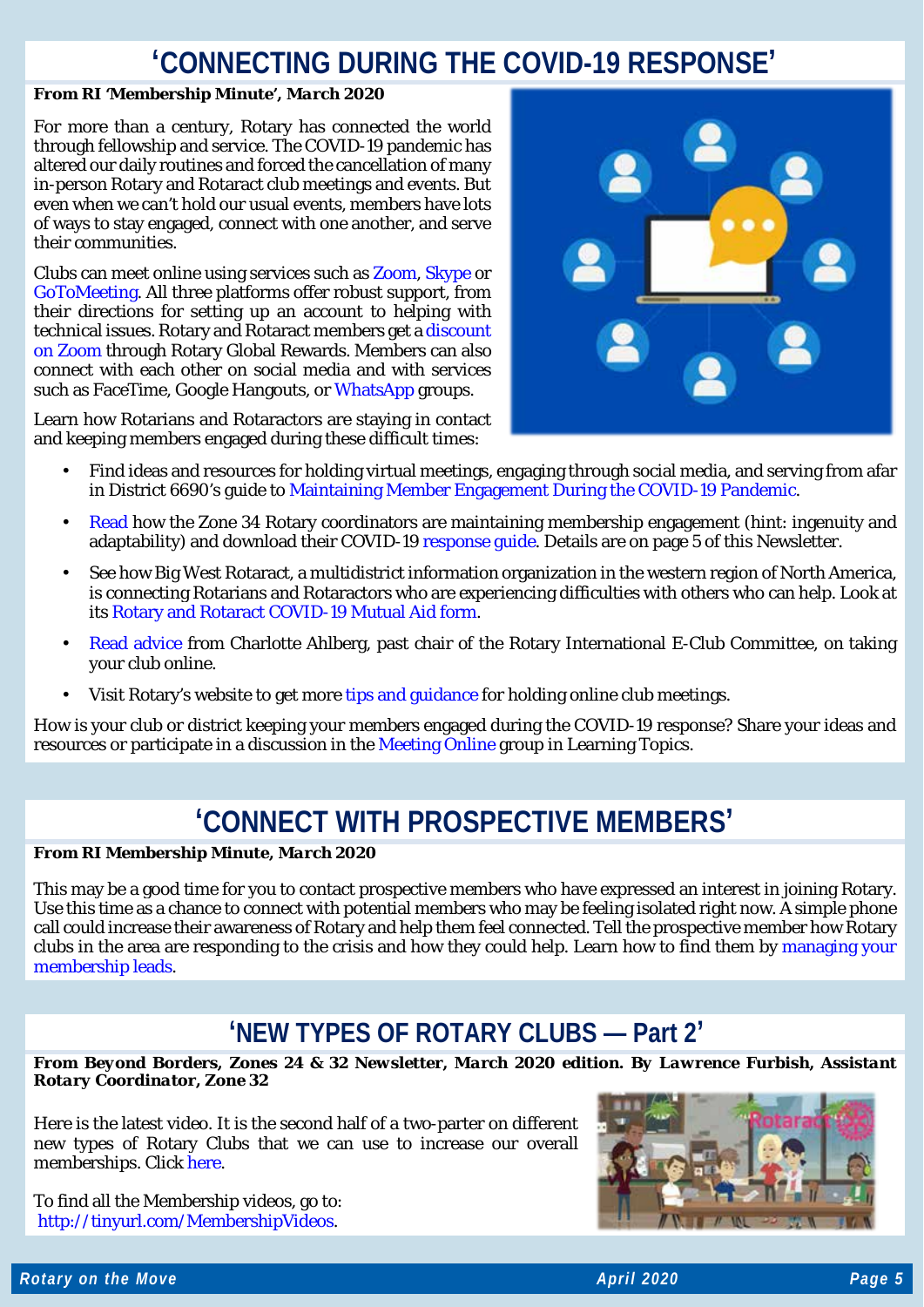# **'TAKING YOUR CLUB ONLINE FOR MEETINGS'**

### *From District [9780](https://rotary9780.org/) website*

As many Clubs are cancelling face to face meetings, and practising social distancing as part of the Covid-19 Action Plan, the District IT Team have put together some suggestions on how you can still meet and stay connected to each other, but in the online space. You can [click here](https://rotary9780-my.sharepoint.com/:b:/g/personal/howard_rotary9780_org/Ec3y0lsfKdRElHz-Y8AY-MEBmVuLbWHaWvbTku0YrZ_gug?e=fGbjVy) to download this information.

We are suggesting that you consider **Zoom** as your online meeting platform. It is free, can connect up to 100 people at a time and has a meeting time limit of 40 minutes. Click [HERE](https://portal.clubrunner.ca/50058/Documents/en-ca/3bce7d97-c50d-4134-86f2-dbb448002cac/1/) to download a Quick Guide for Using Zoom There are also paid versions that will have additional features if you feel you need them.



Below are some links and answers to commonly asked questions, you can also visit the Zoom website for more information <https://zoom.us/>

- [Getting Started with Zoom](https://support.zoom.us/hc/en-us/articles/206175806-Top-Questions#h_12512067-340a-4ca9-8d5b-f52a7ed016fb)
- [Scheduling a Meeting](https://support.zoom.us/hc/en-us/articles/206175806-Top-Questions#h_8b348e29-257e-45fd-a3f2-f16de2dad06b)
- [Joining a Meeting](https://support.zoom.us/hc/en-us/articles/206175806-Top-Questions#h_bd83fa44-e32f-47b6-8fd6-0e2d1eb6077b)
- [Zoom Webinars](https://support.zoom.us/hc/en-us/articles/206175806-Top-Questions#h_1b7353e1-284a-4996-9687-d8a347b54bf5)
- [Meeting and Webinar Features](https://support.zoom.us/hc/en-us/articles/206175806-Top-Questions#h_3c31da61-cc08-4978-8b64-d3af2e749fa1)
- [My Zoom Account](https://support.zoom.us/hc/en-us/articles/206175806-Top-Questions#h_bc177086-6d17-4847-a31b-cf29b9b87974)
- [Troubleshooting](https://support.zoom.us/hc/en-us/articles/206175806-Top-Questions#h_8f38d3af-506f-4c33-8269-4b649d5c1aee)

### **Other online Platforms to stay connected**

As well as meeting online, you may want to consider using a chat app so that all Club members can connect easily. We are suggesting you consider two of these apps, that you can download from App Store or Play Store, onto your phone.

**WhatsApp** is a free online messaging system that works through your home wifi or mobile data plan. Click on <https://www.whatsapp.com/> to learn more. With this app you can create groups that are large or small – your whole club, your board, your committees, project groups etc. and is simply a texting system similar to the one you may use now. Click [HERE](https://portal.clubrunner.ca/50058/Documents/en-ca/6ec5f1d0-d534-481b-aa06-5ee2c6b420bc/1/) for a Beginners Guide to WhatsApp

**Viber** is a similar app. Click here to learn more <https://www.viber.com/>

# *From the 'Rotary on the Move' Newsletter's editor: let us all practice 'Physical Distancing' and not 'Social Online Distancing'.*

# **'BUSINESS CASUAL'**

### *From [Rotary News](https://rotarynewsonline.org/?author=45)*

A youthful outlook isn't the only key to rejuvenating Rotary, but it's a start. For **President-elect Holger Knaack**, the opportunities are endless.

"Growing Rotary, and especially growing with young members, will definitely be one of my goals," he said. "Because if we lose contact with the younger generation" — he lifted his hands and shrugged — "we are outdated."

He had quoted Paul Harris: "If Rotary is to realise its proper destiny, it must be evolutionary at times, revolutionary on occasions." He then offered his own take on that thought: "To be prepared for the future, Rotary must continue to be revolutionary and must believe in the power of youth."

Some people have said I don't look presidential enough. But that's OK. It's about leadership, not about looking too serious. Besides, we really have to focus on young leaders to stay relevant in this world. We welcome our retirees because they have the skills, the time, and the passion to contribute. My focus is on innovative clubs, new club models, new club ideas,

and young members. I think I can be the right person at the right time to attract more young members.

"There's no wrong age to become a Rotarian." If someone is 18 and becoming a member, that's great. And if someone is 80, that's great too.

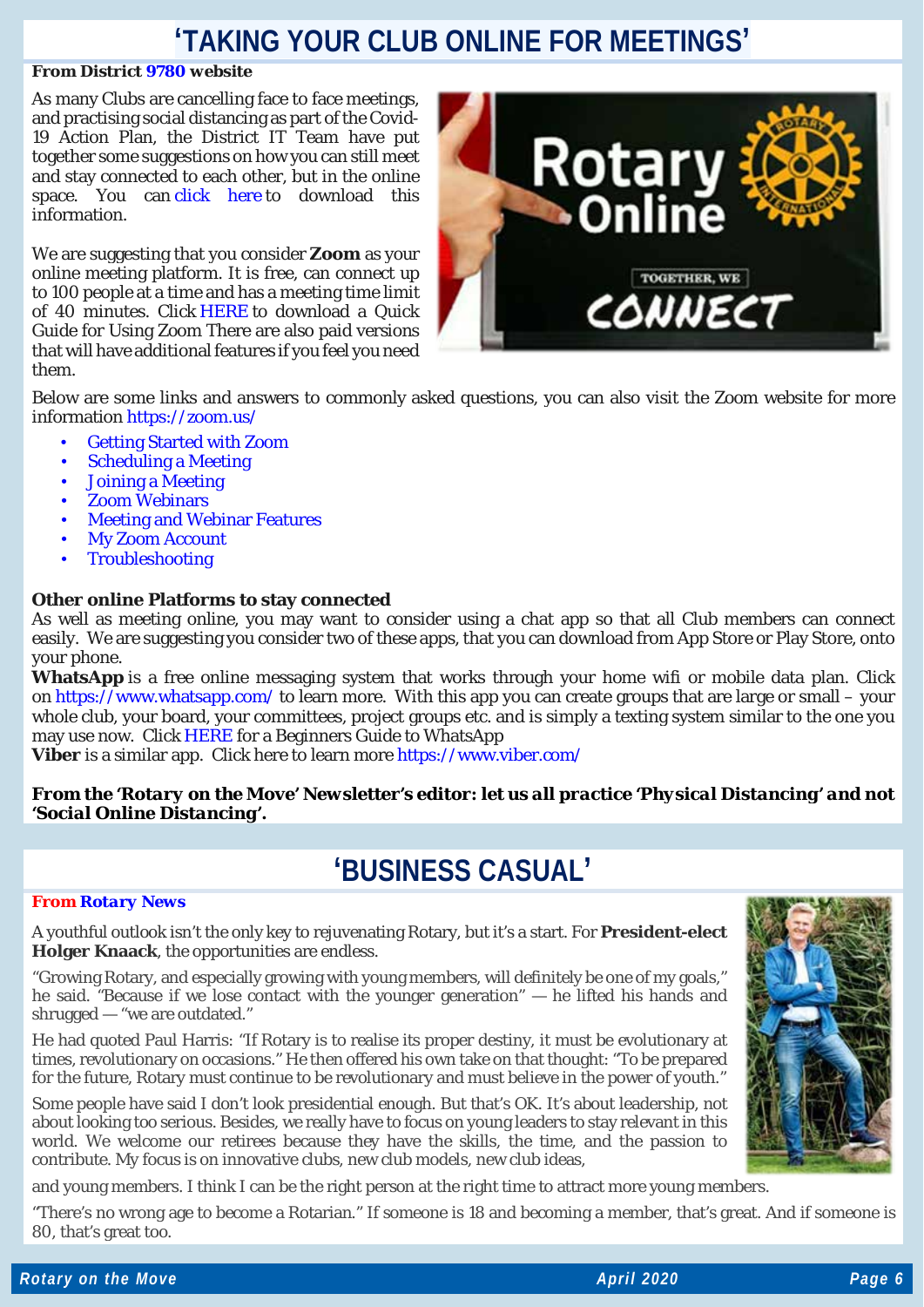# **'PREPARE FOR YOUR FIRST ZOOM MEETING (PARTICIPANT AND HOST)'**

# *Article prepared-submitted by ARC PDG Peter Frueh*

Zoom looks a bit different, depending on your device. It works on PCs, laptops, tablets and smart phones. First step is to download the application appropriate for your device from [Zoom.US.](https://zoom.us/)



Watch this video first. Joining a Zoom Call for the First Time; Fun and Easy Online Connection; <https://www.youtube.com/watch?v=9isp3qPeQ0E>

This is an 8 min video and shows how it looks on a Windows PC. Similar for Mac, except Zoom is in the Apple store. For IOS (iPhone and iPad) and Android (tablets and phones) Zoom is in their stores.

Some other aspects to remember as your meeting approaches:

- you will need some natural or room lighting on your face for others to see you
- it is best if you use your phone earphones and microphone plugged into the PC or tablet, as this cuts out feedback and noise, or comfortable headset
- prepare for the meeting, by having your pen, papers and drink nearby
- let others in the household know you will be busy and avoid any distractions such as TV, multitasking, etc
- make sure your PC or Tablet is on power you don't want your batteries running low during the call
- try and be close enough to the camera so that people can see your facial expressions (you can stop the video at any stage for any reason and you will still be able to hear and speak)
- it is good video conference protocol to mute if you are not speaking, as this gives the best audio quality to the speakers, without coughing, etc.
- you can click on the top right to alternate between speaker and gallery views (which shows everyone)
- it is possible to share documents if necessary, to the meeting
- you can use the chat function publicly or privately during the meeting and can transfer files in real time if necessary.

Maybe print out these tips for your first time? (add in Club person name and contact details for Zoom support) If you are hosting your first Zoom meeting look at: <https://www.youtube.com/watch?v=hI32Xk2Va7M&feature=youtu.be>

*FOR ZOOM PRICING CLICK [HERE,](https://zoom.us/pricing) to access a discount from Rotary Global Rewards, click on this link: <https://my.rotary.org/en/member-center/rotary-global-rewards/offers?#/offers/featured>*

# **'GREAT ABC ARTICLE'**

# *Note and link received from ARC PDG Peter Frueh*

This article is the best I have read on the health crisis. It is from a trusted source (ABC) based on official stats and advice. It explains the situation in different countries in simple ways.

The article also provides the context for explaining the Australian response, which is cause for optimism. And finally, it explains how our collective behaviours will determine the outcome against this invisible enemy. [https://www.abc.net.au/news/2020-03-26/coronavirus-covid19-global-spread-data](https://www.abc.net.au/news/2020-03-26/coronavirus-covid19-global-spread-data-explained/12089028)[explained/12089028](https://www.abc.net.au/news/2020-03-26/coronavirus-covid19-global-spread-data-explained/12089028)

# **'WAYS TO CONNECT DURING THE COVID-19 PANDEMIC'**

# *From Rotary Zones 33/34 Facebook page, 25-03-2020*

Please click **[HERE](https://www.facebook.com/download/1861837803951971/Alternatives%20Ideas.pdf?av=100001125009299&eav=AfbwxOHUCn5MOle5EiqksrdIyMqv1oS9pTqOtOPiPk7eENrxNoXwxhYjie5DMp_fBqw&hash=AcpzNXQKy1VunVGg)** to download a pdf; 'Some Basic Ideas To Begin Your Brainstorming Of Ways "Your" #Rotary Connects The World'.

*From Rotary District 6690 website*

Please click **[HERE](https://rotary6690.org/maintaining-engagement/)** to open the 'Guide For Maintaining Engagement During The Covid-19 Pandemic'.

# *From Rotary Zone 34 Rotary Coordinator Team*

Please click **[HERE](https://rotaryinternationalblog.files.wordpress.com/2020/03/coronavirus-response-guide.pdf)** to download 'Guidance For Maintaining Member Engagement During The Covid-19 Pandemic'.

# **SHARE YOUR CLUB OR DISTRICT SERVICE PROJECT AND MEMBERSHIP BEST PRACTICES.**

We would like to hear from Clubs or Districts telling us what they have done. Please include a summary, contact details, a couple of captioned photos, and email to **[Issa Shalhoub](mailto:drissa@bigpond.com)**, this Newsletter's editor*.* We also would like readers to share their experiences and stories on Best Practices in their Clubs and what has

worked for their Clubs in gaining new members and also what has helped in keeping members.